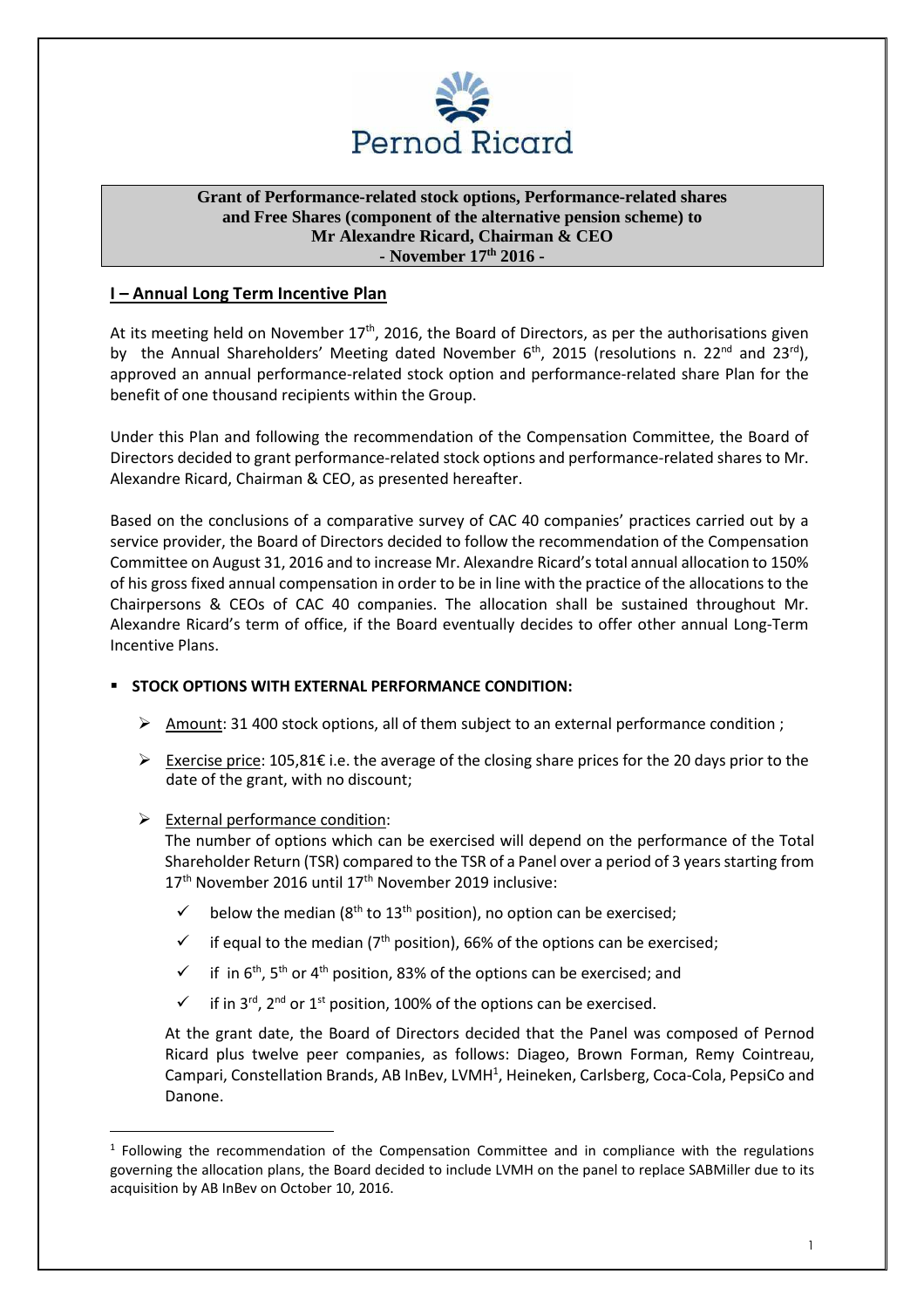The panel may be modified in the event of a change affecting one or several members of the panel. The Board of Directors could, by fully reasoned decision and following the recommendation of the Compensation Committee, decide to add or exclude a member to or from the panel in cases such as redemption, absorption, dissolution, splitting, merger or change in activity, provided this does not affect the overall consistency of the Panel and still allows the assessment of the external performance condition as determined at the time of the initial grant.

 $\blacktriangleright$ The vesting period will be 4 years and will be followed by a 4-year exercise period.

# **PERFORMANCE-RELATED SHARES WITH INTERNAL CONDITION:**

> Amount: 5 000 performance-related shares, all subject to an internal performance condition;

# > Internal performance condition:

The number of performance shares finally transferred shall be determined by the following ratios of achieved Group Organic profit from recurring operations as compared to Group budgeted Organic profit from recurring operations (restated for the effects of foreign exchange rates and scope of consolidation), for 3 consecutive financial years (2016/2017, 2017/2018 and 2018/2019).

The number of performance shares is determined as follows:

- $\checkmark$  If the average is lower than or equal to 0.95: no performance share shall vest;
- If the average is between 0.95 and 1: the number of performance shares having vested shall be determined by applying the percentage of linear progress between 0 and 100%;
- $\checkmark$  If the actual average is equal to or higher than 1: 100% of the performance shares will vest.
- $\blacktriangleright$  The vesting period of the performance-related shares is 4 years, without any further holding obligation. The Executive Directors shall comply with the holding requirements mentioned hereinafter.

# **PERFORMANCE-RELATED SHARES WITH INTERNAL AND EXTERNAL CONDITIONS:**

- > Amount: 8 200 performance-related shares, all of them subject to both internal and external performance conditions;
- Performance conditions: the number of performance shares will be definitively determined by application of the two performance conditions (first internal then second external) identical to those specified above.

 $\uplus$  Firstly: application of the internal performance condition determined by the ratios of the Group actual Organic profit from recurring operations as compared to the Group's budgeted Organic profit from recurring operations (restated for the effects of foreign exchange rates and scope of consolidation), for 3 consecutive financial years.

The number of performance-based shares confirmed after application of the internal condition shall then be subject to the external condition.

 $\&$  Secondly: application of the external performance condition determined by the performance of the Total Shareholder Return (TSR) of Pernod Ricard over the period from 17<sup>th</sup>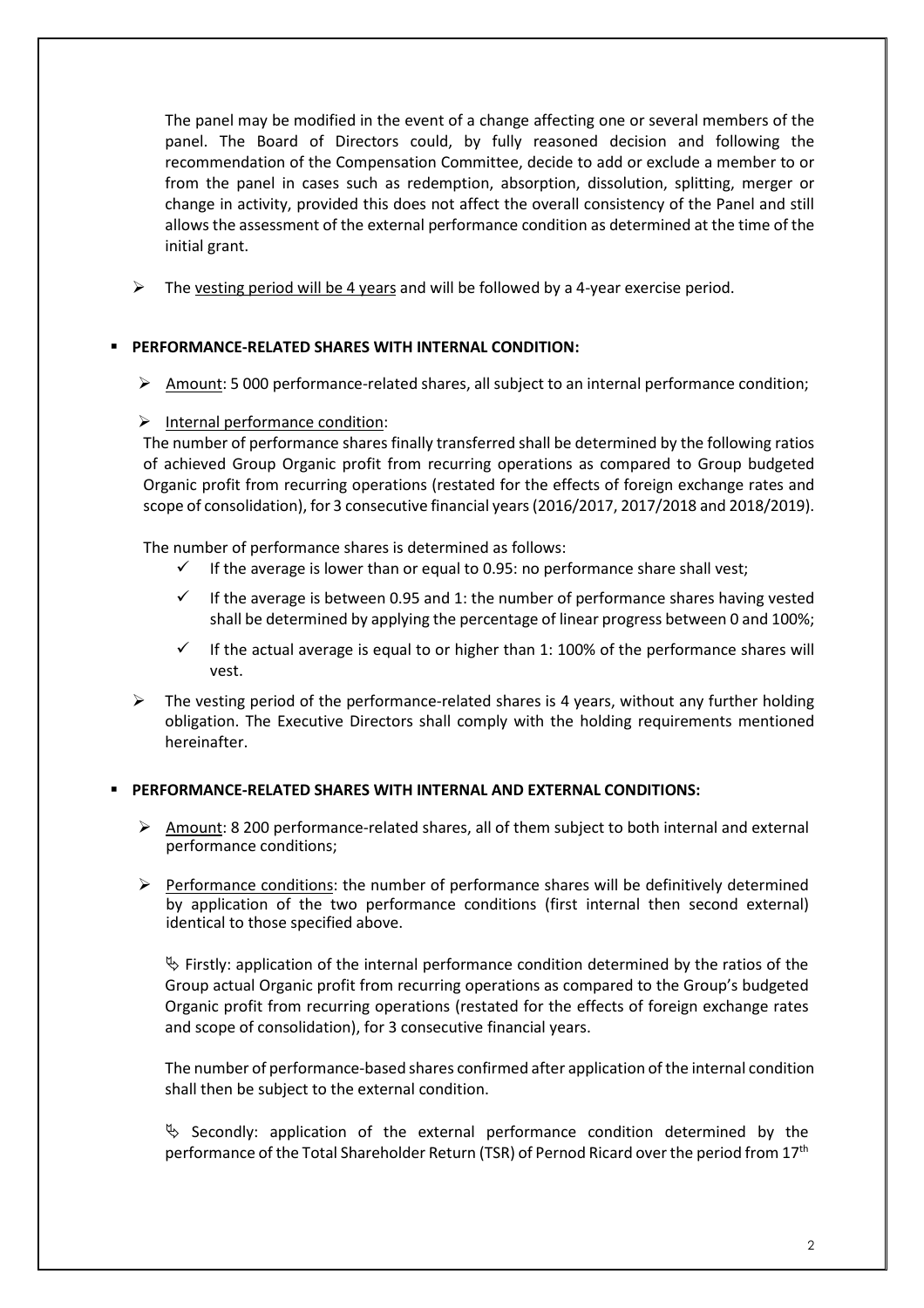November 2016 to 17<sup>th</sup> November 2019 (3 years) compared to the TSR of the Panel (e.g. same as for the stock options).

> The vesting period of the performance-related shares is 4 years, without any further holding obligation. The Executive Directors shall comply with the holding requirements mentioned hereinafter.

#### **Compliance with the caps applicable to Executive Directors:**

At its meeting held on November 17, 2016, the Board of Directors ensured that the quantity of options or shares granted to the Executive Director was in line with the 0.06% of the share capital specific cap indicated in the 22<sup>nd</sup> and 23<sup>rd</sup> resolutions as approved by the Shareholders' Meeting of November 6<sup>th</sup> 2015. The grants to the Executive Director respectively represent 0.005% and 0.012% of the share capital.

# **Holding and acquisition requirements applicable to Executive Directors, in terms of stock options and performance shares:**

Moreover, as for previous grants, following the recommendation of the Compensation Committee, the Board of Directors set the following requirements on November 17, 2016:

P Requirement to hold stock-options and performance-based shares:

The Executive Director shall retain in a registered form and until the end of his term of office a number of shares corresponding to (i) in respect of stock options, 30% of the capital gain since acquisition, net of social security contributions and taxes, resulting from the exercise of the stock options, and (ii) in respect of performance-based shares, 20% of the volume of performance-based shares that will be actually transferred to him.

P Requirement to acquire additional shares:

The Executive Director shall undertake to buy a number of shares equal to 10% of the performance-based shares transferred, at the time that the performance-based shares are effectively transferred to him.

Once the Executive Director holds a number of registered Company shares that correspond to more than three times his gross fixed annual compensation at that time, the above-mentioned obligation will be reduced to 10% for both stock options and performance-based shares and the Executive Director will no longer be required to acquire additional shares. If, in the future, his registered holdings fall below the ratio of 3, the lock-in and acquisition requirements mentioned above will apply anew.

# **II – EXCEPTIONAL GRANT OF FREE SHARES (COMPONENT OF THE NEW ALTERNATIVE PENSION SCHEME)**

In return for the cancellation of the defined-benefit supplementary pension scheme and in order to take into consideration the fact that the Executive Officer shall have to build up his supplementary pension on his own (cf. online release dated September 5, 2016), the Board of Directors has decided, following the recommendation made by the Compensation Committee, to grant additional compensation to Mr. Alexandre Ricard provided (i) his term of office is renewed by the Board when it meets immediately after the close of the AGM on 17 November 2016 and (ii) the shareholders at the AGM on 17 November 2016 approve the resolution governing the grant of free shares.